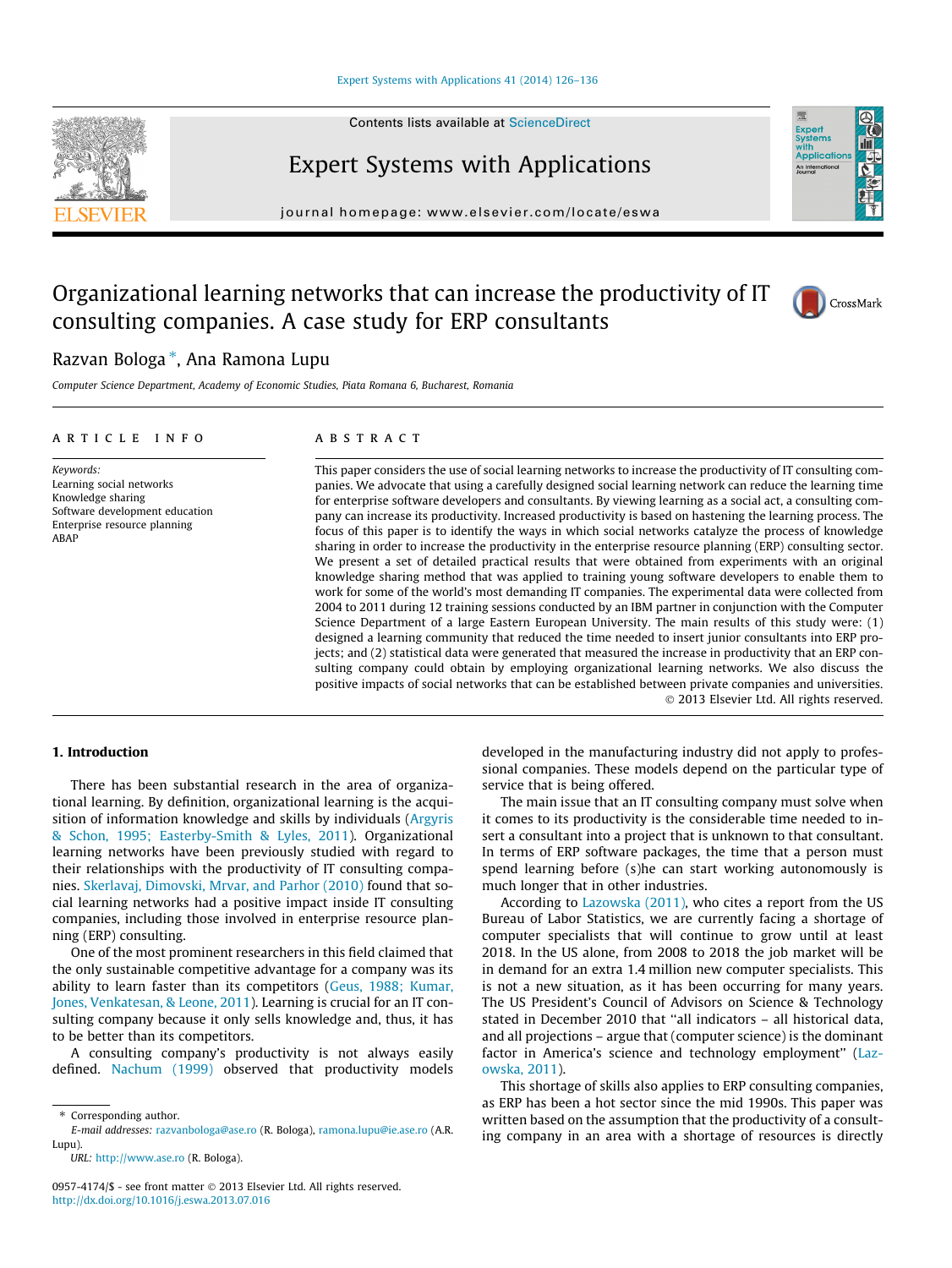proportional to the number of new junior consultants that it manages to successfully insert into projects over a certain period of time. Reducing the time needed to train a junior consultant in order to become stand-alone is crucial for increasing a consulting company's productivity. Additional details regarding the interpretation of productivity and statistical data that confirm this assumption are provided in the following chapters.

This paper has four main parts: (1) background, in which the problem is formulated in detail; (2) the learning model and the proposed social learning network; (3) the learning process that was conducted and the statistical data that were obtained; and (4) a discussion on productivity gains and answers to some questions and criticisms.

#### 2. The need for faster training

The various aspects of knowledge creation are critical for sustaining the development of learning organizations ([Easterby-Smith](#page--1-0) [& Lyles, 2011; Selamat & Choudrie, 2007](#page--1-0)). In the IT industry, the competitiveness of a company is largely determined by the knowledge it possesses, and the knowledge of an organization is considered to be derived from its employees ([Lin, 2006; Skyrme, 2012;](#page--1-0) [Von Krogh, Ichijo, & Nonaka, 2000\)](#page--1-0).

Due to a shortage of skills [\(Lazowska, 2011\)](#page--1-0), providing the right training in a minimum amount of time is a critical factor for any software company that is active in today's highly competitive IT industry. This is why many companies are now looking for ways to reduce their employees' training periods and to train them in a manner that is faster than conventional on-the-job training.

To accelerate the educational process, we have developed a social framework for accelerating the sharing of knowledge between experienced software developers and trainees inside a social network. This framework consists mainly of creating a social learning network that catalyzes the knowledge sharing process and increases learning speed. This model began with the bold idea of an Italian IBM partner company that approached an Eastern Europe university in 2004. This company proposed the development of a method that would transform young IT graduates into internationally competitive ABAP programmers in six-eight months instead of the industry's standard time of two years. The endeavor that followed was successful, and the result was a framework that ensured both the transfer of explicit and tacit knowledge.

When the Italian entrepreneur launched the idea of reducing the time for educating ABAP developers from two years to six-eight months, it created mixed reactions. ABAP is the programming language for SAP, the world's largest and most sophisticated ERP solution. Since the early 1990s, most large multi-national companies have adopted SAP as an integrated information system, which has generated a huge need for skilled technical consultants ([Bjor](#page--1-0)[lin, 2008\)](#page--1-0). ABAP has been used for over 30 years to write the code for SAP. Although it is very simple as a programming language, working in ABAP requires a thorough understanding of the way in which SAP was written over the last three decades.

Learning ABAP requires learning a vast amount of detail about SAP's database structure, the various tools used in SAP, and the way it interacts with other applications. A certain level of understanding of business procedures is also a must, as ABAP programmers often need to work in situations with fragmented specifications. In addition, because SAP is used in key processes inside large multi-national companies, the error tolerance is very low. Basically, an ABAP application that handles billions of Euros or dollars needs to work perfectly.

For these reasons, it takes considerable time to train a new university graduate in computer science to become an ABAP developer who is capable of working autonomously. By 2004, major companies like IBM considered that the standard time for fully training an ABAP developer was 24 months. There is also a standard SAP curriculum that is used in this training process. By the time that IBM's partner had approached us, this was the standard training time accepted by the industry.

The demand for ABAP developers has always been greater than the supply ([Bjorlin, 2008\)](#page--1-0). This was also confirmed by the IBM managers that backed this project. This was the main reason why IBM's partner company financed this research project; they needed to reduce their training time. We found that, even after the economic crisis that began in 2008, the demand for ABAP developers remains very high.

The framework for learning developed in the project described in this paper was not limited to ABAP technology. It was actually used for other technologies that presented similar difficulties when being learned by young university graduates, such as Business Intelligence (Hyperion). Additional details regarding these technologies and the results will be described later. More and more software technologies in the IT sector are being widely adopted, which is creating a shortage in the supply of skilled consultants.

#### 3. Knowledge management considerations

After initial discussions, we decided to become involved in the research project proposed by IBM's partner. The idea of the primary author of this paper was to use the research of Everett Rogers on the diffusion of innovations. In 1962, Rogers published a very well known sociology book entitled Diffusion of Innovations, which analyzed why some communities adopted innovations faster than others. This was combined with ideas from more recent research on organizational learning and how it can be used to spread knowledge inside a community ([Easterby-Smith, Crossan, & Nicolini,](#page--1-0) [2000; Skyrme, 2012\)](#page--1-0).

The reason for starting with the research of Rogers was that his ideas were considered to be the closest to the concept of learning innovation faster. By their nature, software technologies are highly innovative. It is quite common to see a considerable amount of innovation generated by software companies each year. We assumed that learning a sophisticated technology by a group of students was, from a sociological point of view, the dissemination of innovation at the group level.

The theory of the ''diffusion of innovations'' used as a background for our research proposes four main elements that influence the spread of a new idea: the innovation; communication channels; time; and a social system [\(Rogers, 1995](#page--1-0)).

While analyzing Rogers' theory to reduce the time needed for training software developers, we observed that, in order to reduce the time, it was necessary to improve another element among these four main elements. Essentially, if the time was to be shortened, something else had to be increased.

The first element, the innovation, could not be changed because it was fixed. The innovation that had to be disseminated in our case was the SAP and ORACLE technologies, which were already running in many companies; thus, nothing could be done to change this.

The second element, communication channels, was also something that we could not see ways to improve. The communication channels used in the IT industry are based on the most advanced technologies; thus, we decided not to improve the communication channels.

The only element that could be manipulated to reduce the time was the last: the social system. The social system was relatively unexplored in the companies with which we dealt at the beginning of this research study. In 2004, the area of organizational learning was a research field in its infancy ([Easterby-Smith et al., 2000\)](#page--1-0). In software companies, most of the social set-ups of teams were left